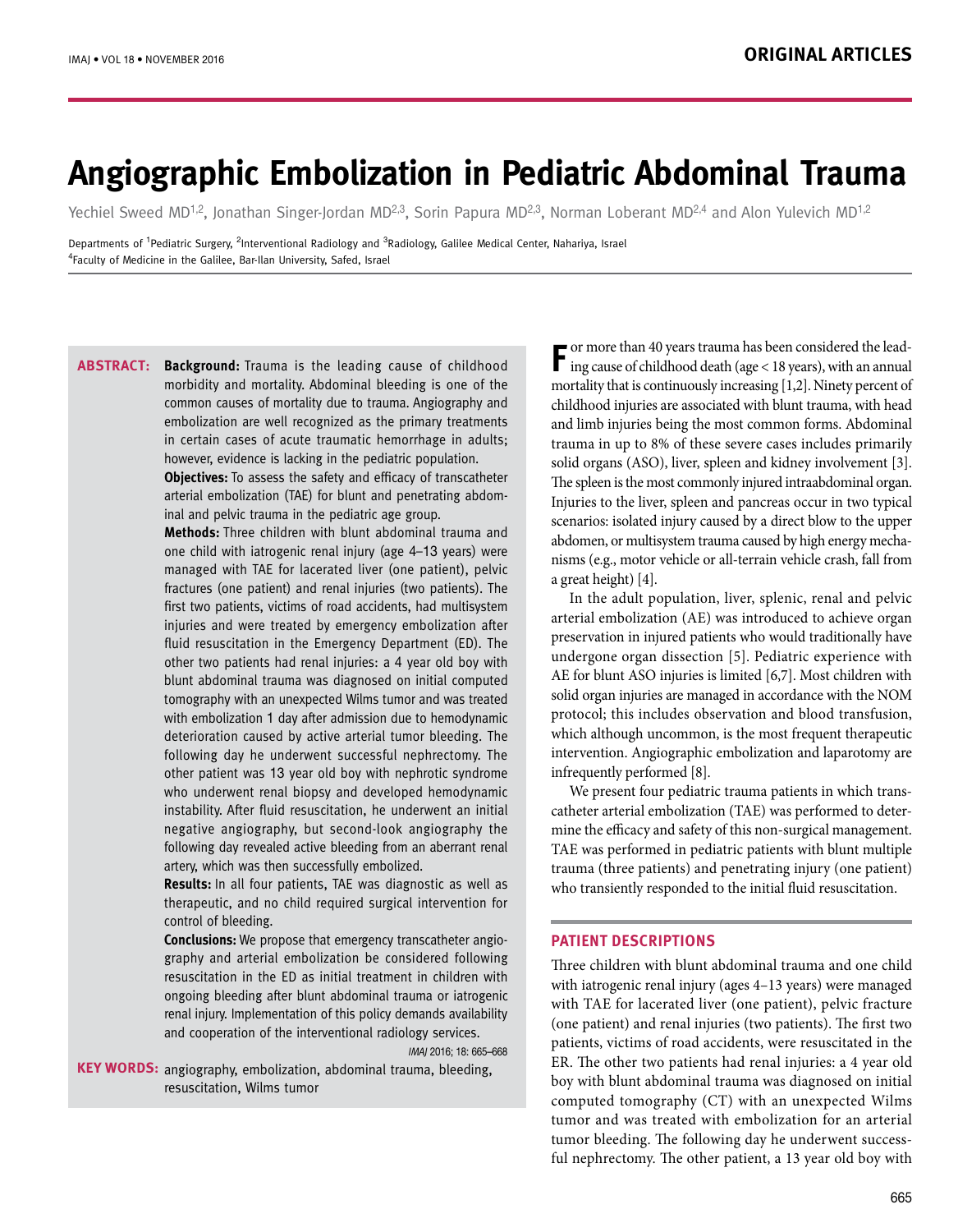**Figure 1.** A 5 year old boy after a car accident. **[A]** CT angiogram shows contrast blush within the liver. **[B]** Selective angiogram shows contrast extravasation indicating active bleeding







**Figure 2.** A 4½ year old boy after a fall. **[A]** Axial image from abdominal CT scan following a day of hospitalization and **[B]** coronal reconstruction both demonstrate a contrast blush in the left upper abdomen indicating active bleeding. **[C]** Selective left renal arteriogram identified active bleeding foci nephrotic syndrome, underwent renal biopsy and developed hemodynamic instability. He underwent an initial negative angiography, but second-look angiography the following day revealed active bleeding from an aberrant renal artery, which was then successfully embolized.

# **Patient 1**

A 5 year old boy arrived at the ED after being hit by a car while crossing the road. His vital signs were: Glasgow Coma Scale (GCS) 15, heart rate 160–170/min, blood pressure 140/75 and 100% saturation. A scalp laceration and fracture of the left humerus were diagnosed. Chest X-ray demonstrated bilateral pneumothorax and bilateral lung contusions with a fracture of the right clavicle. On arrival he was treated with fluid resuscitation, placement of two chest tube drains and tracheal intubation. Focused abdominal sonography (FAST) examination showed fluid in the abdominal cavity. Head CT was normal without skull fracture or intracranial bleeding. Abdominal CT showed active liver bleeding with associated hematoma of the right hepatic lobe. Figure 1A demonstrates contrast blush on CT angiography in an actively bleeding branch of the right hepatic artery; Figure 1B shows the bleeding on conventional selective hepatic angiography.

After the successful angiography and embolization, his scalp laceration was sutured and the arm fracture was reduced. The boy was released home in good condition after 1 week of hospitalization.

## **Patient 2**

A 4½ year old boy arrived at the emergency room after an abdominal injury as a result of a fall. His vital signs were pulse 130/min, saturation 98% and GCS 15. His physical examination demonstrated a slightly swollen abdomen. His left upper abdomen was sensitive to palpation, suspicious for splenic injury. However, abdominal CT demonstrated a neoplastic mass emerging from the left kidney. The mass was 15 cm in diameter and suspicious for Wilms tumor.

Pathological blood vessels were seen covering the tumor; in addition, some pelvic fluid was also detected. Subsequent to the abdominal tumor diagnosis, the child was admitted to our pediatric surgical department. On the following day he developed pallor and tachycardia. Intravenous fluid and blood transfusion were administered, and he was sent for repeat abdominal CT, including CT angiography. Using this approach, active tumor bleeding was identified. Figure 2 demonstrates the findings of the second abdominal CT. Figure 2A and 2B show the contrast blush in both transverse and coronal planes. Figure 2C demonstrates a selective left renal arteriogram that pinpointed the actively bleeding vessels. Following the diagnosis of active bleeding, percutaneous selective catheter insertion was used for arterial embolization. The following day the child was hemo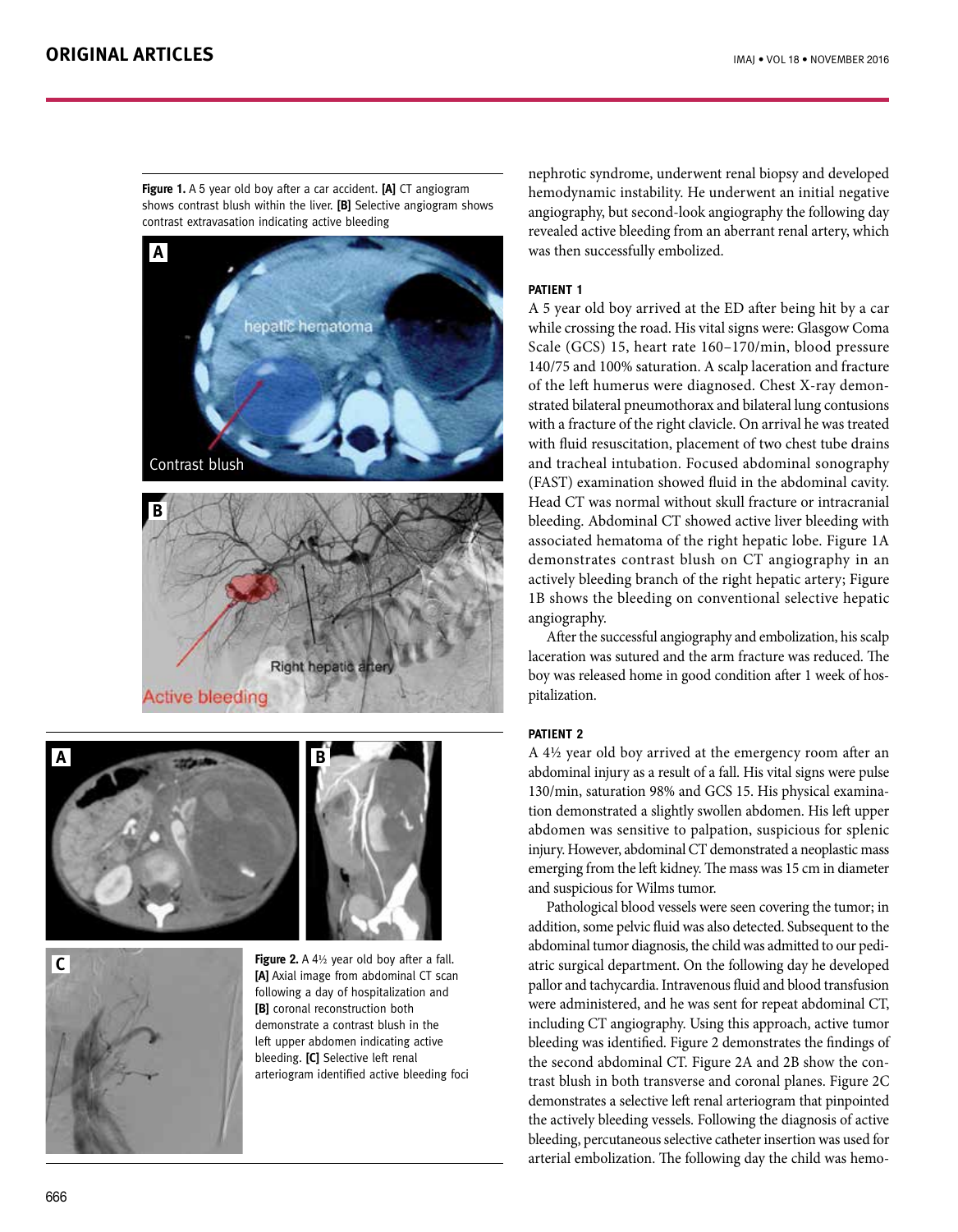dynamically stable and on the second post-embolization day he underwent left nephrectomy combined with placement of Port-A-Cath for chemotherapy treatment.

The child successfully completed the chemotherapy and radiotherapy protocol. On our last follow-up exam, 6 years after surgery, he was in good condition.

## **Patient 3**

A 13 year old boy, who had previously been diagnosed with nephrotic syndrome, arrived at the emergency room complaining of abdominal pain. The child's renal function progressively deteriorated and he began to suffer from anuria. He underwent a renal biopsy which was followed by hemodynamic and respiratory deterioration. In addition, his hemoglobin values were decreased. Abdominal ultrasound followed by abdominal CT demonstrated a large left retroperitoneal hematoma. No active bleeding had been recognized at this stage. After 48 hours of hospitalization the patient's clinical condition further deteriorated including tachycardia and a decrease in hemoglobin levels. To determine the reason for this clinical picture it was decided to perform second-look angiography, which showed that the recognized retroperitoneal hematoma diameter had increased. In a selective arteriogram of the third aberrant left renal artery, active bleeding was detected. Figure 3 demonstrates the retroperitoneal hematoma and the selective angiogram of the aberrant renal artery, showing contrast extravasation. The hemodynamic condition of the child was stabilized. Following the angiographic embolization, the diagnosed large abdominal hematoma gradually began to shrink.

## **Patient 4**

An injured 10 year old girl arrived at the emergency room after being hit by a car while walking. Her vital signs were GCS 15, pulse 136/min, blood pressure 130/86, and 100% saturation. A hematoma of the left pelvis and vaginal bleeding had been noticed during physical examination. Her neck and chest X-ray were normal but pelvic X-ray confirmed pelvic fractures. Abdominal CT demonstrated several injuries: left kidney contusion, retroperitoneal hematoma, pelvic fractures, and bilateral ramus pubis and sacro-iliac joint fractures. In addition, active pelvic bleeding was diagnosed.

Initial emergency treatment included intravenous fluids and blood transfusion. Angiography of the left iliac artery showed active bleeding which was treated by embolization. In the selective angiogram of the left internal iliac artery [Figure 4] extravasation is seen; after embolization there was no extravasation.

After the angiographic embolization, the external pelvic fractures were stabilized. Her vaginal bleeding and tears in the vaginal wall were treated by packing. After hospitalization of 1 week she was discharged home in good condition. **Figure 3.** A 13 year old boy with abdominal pain. **[A]** Axial abdominal CT scan shows a large left retroperitoneal hematoma. **[B]** Selective arteriogram of the aberrant renal artery shows contrast extravasation



**Figure 4.** A 10 year old girl after being hit by a car. Angiographic embolization of left internal iliac artery. **[A**] Selective left internal iliac artery angiogram shows extravasation of contrast. **[B]** After coil embolization there is no further extravasation



# **DISCUSSION**

Angiography is a common treatment specifically used in adults with blunt abdominal trauma and/or severe pelvic fractures. The usefulness of such treatment in the pediatric trauma care setting is unclear. Recently, the Committee on Trauma of the American College of Surgeons advocated that angiography be urgently available at pediatric trauma centers. Angiography and embolization techniques are well described in arresting severe active bleeding in adults. CT angiography followed by catheter angiography is beneficial: it saves time, and enables precise identification of the injury locus and dimensions. The quicker these parameters are recognized and categorized, the quicker the health care personnel can plan an effective method to stop the bleeding. Such prompt and accurate treatment might constitute a lifesaving method in cases of severe bleeding.

The knowledge regarding pediatric treatment applying angiography and embolization for blunt ASO injuries is comparatively limited [8,9]. Skattum et al. [10] demonstrated improvement of non-operative management with splenic preservation from 90% to 98% with use of splenic angio-embolization. Kiankhooy and team [6] successfully treated seven children